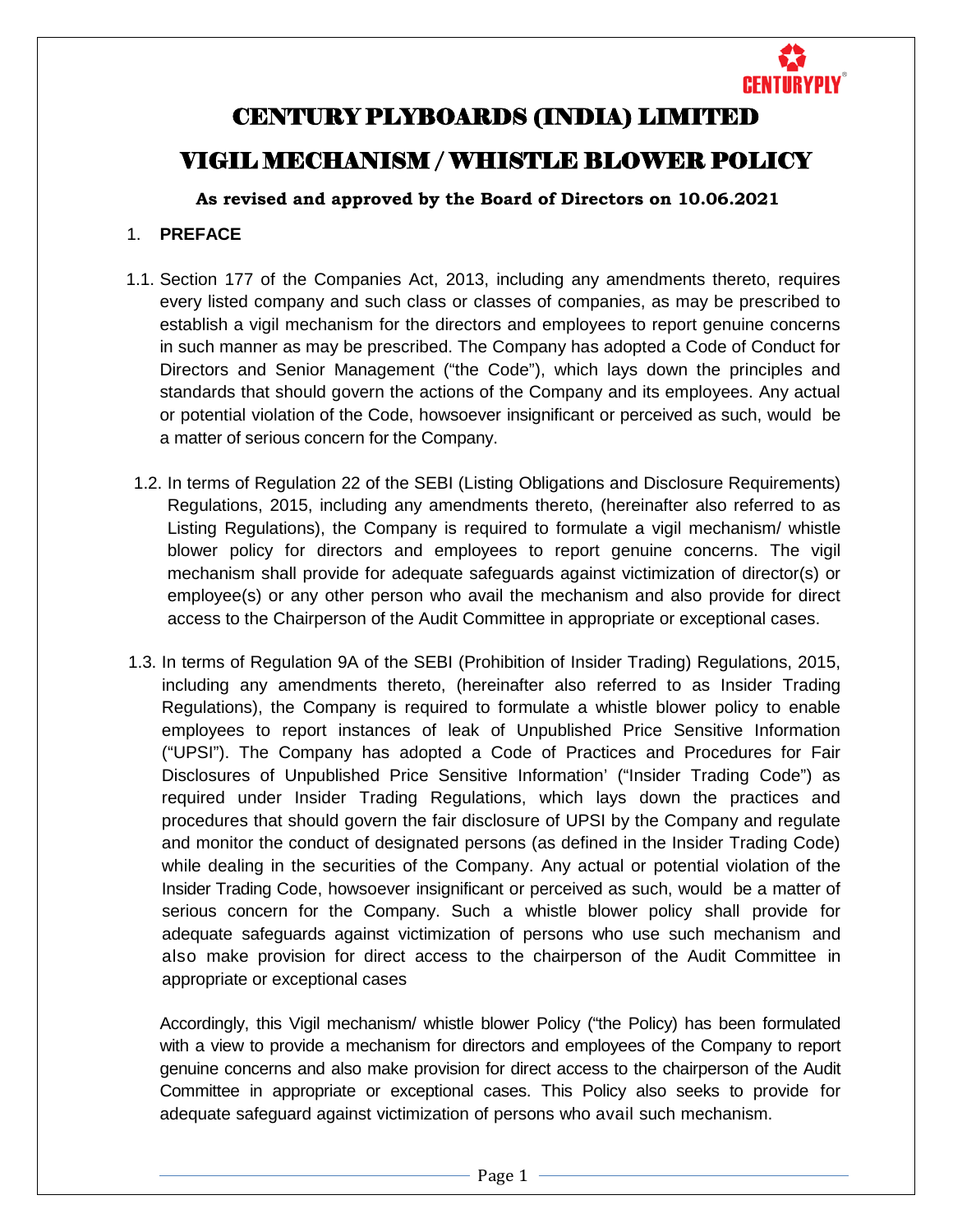

# 2. **POLICY OBJECTIVES**

- 2.1. The Company is committed to adhere to the highest standards of ethical, moral and legal conduct of business operations. To maintain these standards, the Company encourages its employees who have concerns about suspected misconduct and/ or who have witnessed or have knowledge of instances of leak of UPSI or have concerns about suspected leakage of UPSI, to come forward and express these concerns without fear of punishment or unfair treatment. The purpose of this Policy is to allow the Directors and employees to raise concerns about unacceptable improper practices and/or any unethical practices and/or other genuine concerns being followed in the organization without the employees being necessarily required to inform their superiors and to create awareness amongst employees to report instances of leak of unpublished price sensitive information. A Vigil (Whistle Blower) mechanism provides a channel to the employees and Directors to report to the management concerns about unethical behavior, actual or suspected fraud or instances of leakage of UPSI or suspected leakage of UPSI or violation of the Code of conduct and/ or the Insider Trading Code adopted by the Company. This Policy is intended to check that whenever any unacceptable/improper practice and/or any unethical practice and/or any instances of leak of unpublished price sensitive information and/ or any other genuine concern is reported by a Director or an employee, proper action is taken to check such practice/wrongdoing and the concerned Director or employee is protected / safeguarded against any adverse action and/or any discrimination and/or victimization for such reporting. The mechanism provides for adequate safeguards against victimization of employees and Directors to avail of the mechanism and also provide for direct access to the Chairman/ CEO/ Chairman of the Audit Committee in exceptional cases.
- 2.2. This neither releases employees from their duty of confidentiality in the course of their work nor can it be used as a route for raising malicious or unfounded allegations against people in authority and / or colleagues in general.

# 3. **SCOPE OF THE POLICY**

3.1. This Policy covers malpractices and events which have taken place / suspected to have taken place, misuse or abuse of authority, fraud or suspected fraud, instances of leakage of UPSI or suspected leakage of UPSI, violation of company rules, manipulations, negligence causing danger to public health and safety, misappropriation of monies, and other matters or activity on account of which the interest of the Company is affected and formally reported by whistle blowers concerning its employees.

## 4. **DEFINITIONS**

The definitions of some of the key terms used in this Policy are given below. Terms not defined herein shall have the meaning assigned to them under the Companies Act, 2013, Listing Regulations or Insider Trading Regulations as the case may be.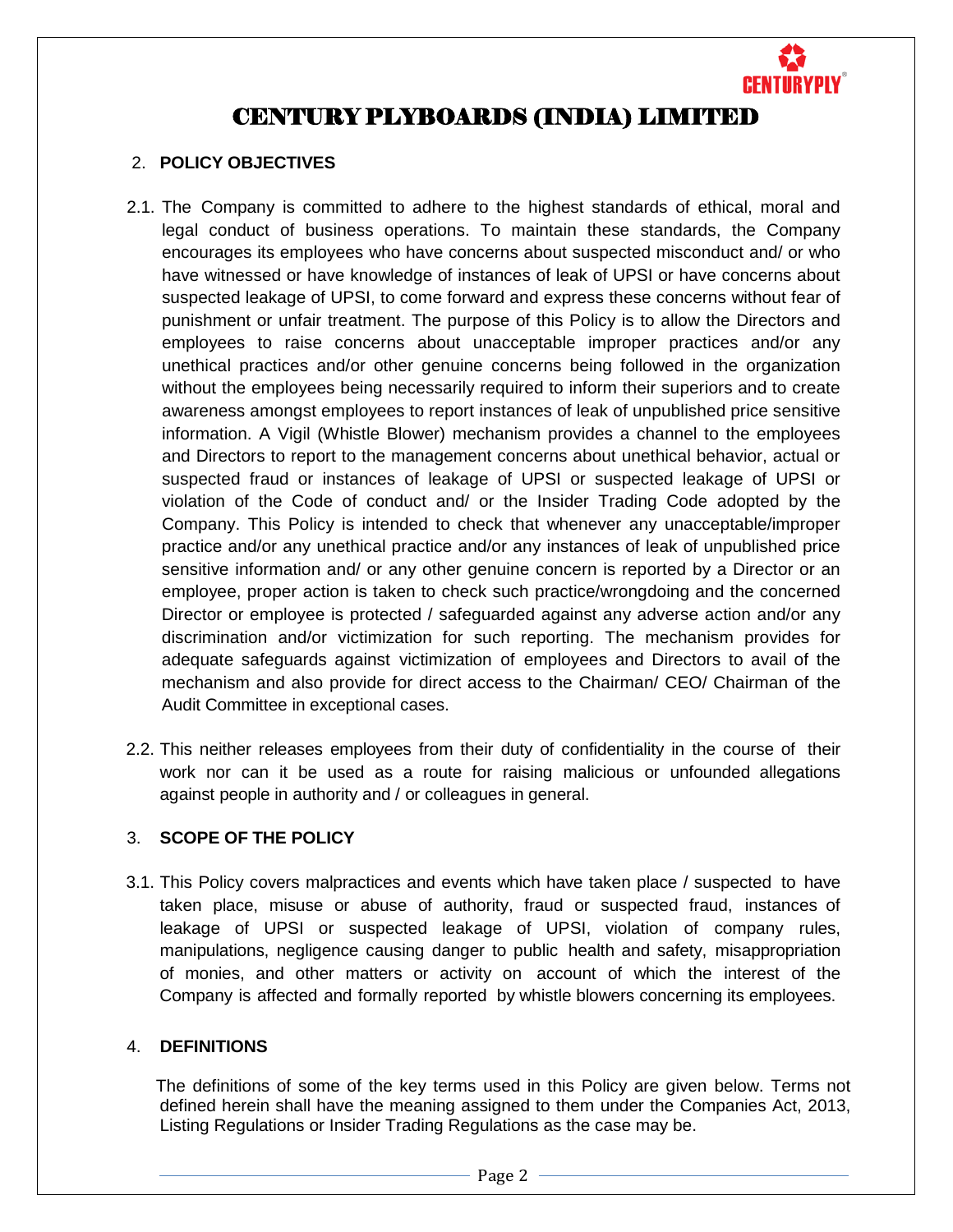

- 4.1. **"Alleged wrongful conduct"** shall mean violation of law, Infringement of Company's rules, misappropriation of monies, actual or suspected fraud, instances of leakage of UPSI or suspected leakage of UPSI, substantial and specific danger to public health and safety or abuse of authority".
- 4.2. "**Audit Committee"** means a Committee constituted by the Board of Directors of the Company in accordance with the Listing Regulations and Companies Act, 2013.
- 4.3. **"Board**" means the Board of Directors of the Company.
- 4.4. "**Company"** means the Century Plyboards (India) Limited and all its offices.
- 4.5. "**Code**"/ "Code of Conduct" means Code of Conduct for Directors and Senior Management adopted by the Company.
- 4.6. **"Employee**" means all the present employees and whole time Directors of the Company (whether working in India or abroad).
- 4.7. "**Insider Trading Code**" means 'Code of Conduct to Regulate, Monitor and Report of Trading by Designated Persons' and 'Code of Practices and Procedures for Fair Disclosure of Unpublished Price Sensitive Information' adopted by the Company.
- 4.8. "**Protected Disclosure"** means a concern raised by an employee or group of employees or any Director of the Company, through a written communication and made in good faith which discloses or demonstrates information about an unethical or improper activity under the title "SCOPE OF THE POLICY" with respect to the Company. It should be factual and not speculative or in the nature of an interpretation / conclusion and should contain as much specific information as possible to allow for proper assessment of the nature and extent of the concern.
- 4.9. **"Subject"** means a person or group of persons against or in relation to whom a Protected Disclosure is made or evidence gathered during the course of an investigation.
- 4.10. **"Unpublished Price Sensitive Information"** means any information, relating to the company or its securities, directly or indirectly, that is not generally available which upon becoming generally available, is likely to materially affect the price of the securities and shall, ordinarily including but not restricted to, information relating to the following-
	- (i) financial results;
	- (ii) dividends;
	- (iii) change in capital structure;
	- (iv) mergers, de-mergers, acquisitions, de-listings, disposals and expansion of business and such other transactions.
	- (v) changes in key managerial personnel;
- 4.11. "**Vigilance and Ethics Officer**" means an officer appointed to receive protected disclosures from whistle blowers, maintaining records thereof, placing the same before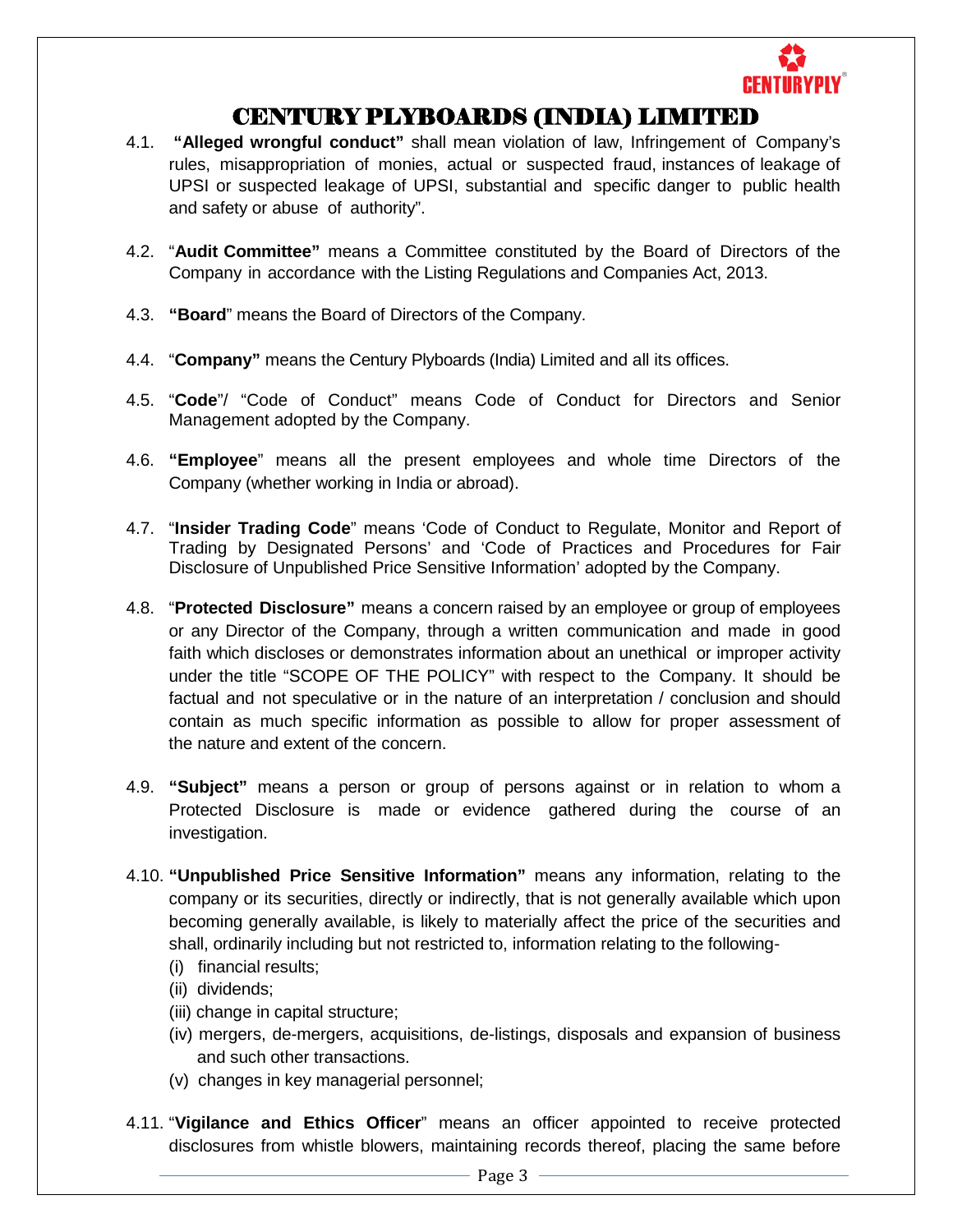

the Audit Committee for its disposal and informing the Whistle Blower the result thereof.

4.12. "**Whistle Blower"** is an employee or group of employees or any Director who make a Protected Disclosure under this Policy and also referred in this policy as complainant.

## 5. **ELIGIBILITY**

All Employees and Directors of the Company are eligible to make Protected Disclosures under the Policy in relation to matters concerning the Company.

## 6. **RECEIPT AND DISPOSAL OF PROTECTED DISCLOSURES**.

- 6.1. All Protected Disclosures should be reported in writing by the complainant as soon as possible after the Whistle Blower becomes aware of the same so as to ensure a clear understanding of the issues raised and should either be typed or written in a legible handwriting in English.
- 6.2. The Protected Disclosure should be submitted in a closed and secured envelope and should be super scribed as **"Protected disclosure under the Whistle Blower policy"**. Alternatively, the same can also be sent through email with the subject **"Protected disclosure under the Whistle Blower policy".** If the complaint is not super scribed and closed as mentioned above, it will not be possible for the Audit Committee to protect the complainant and the protected disclosure will be dealt with as if a normal disclosure. In order to protect identity of the complainant, the Vigilance and Ethics Officer will not issue any acknowledgement to the complainants and they are advised neither to write their name / address on the envelope nor enter into any further correspondence with the Vigilance and Ethics Officer. The Vigilance and Ethics Officer shall assure that in case any further clarification is required he will get in touch with the complainant.
- 6.3. Anonymous / Pseudonymous disclosure shall not be entertained by the Vigilance and Ethics Officer.
- 6.4. The Protected Disclosure should be forwarded under a covering letter signed by the complainant. The Vigilance and Ethics Officer / Chairman of the Audit Committee/ CEO/ Chairman as the case may be, shall detach the covering letter bearing the identity of the Whistle Blower and process only the Protected Disclosure.
- 6.5. All Protected Disclosures should be addressed to the Vigilance and Ethics Officer of the Company or to the Chairman of the Audit Committee/ CEO/ Chairman in exceptional cases. The contact details of the Vigilance and Ethics Officer is as under:-

#### **Name and Address - Shri Arun Kumar Julasaria, Chief Financial Officer Century Plyboards (India) Ltd. P-15/1, Taratala Road Kolkata- 700088**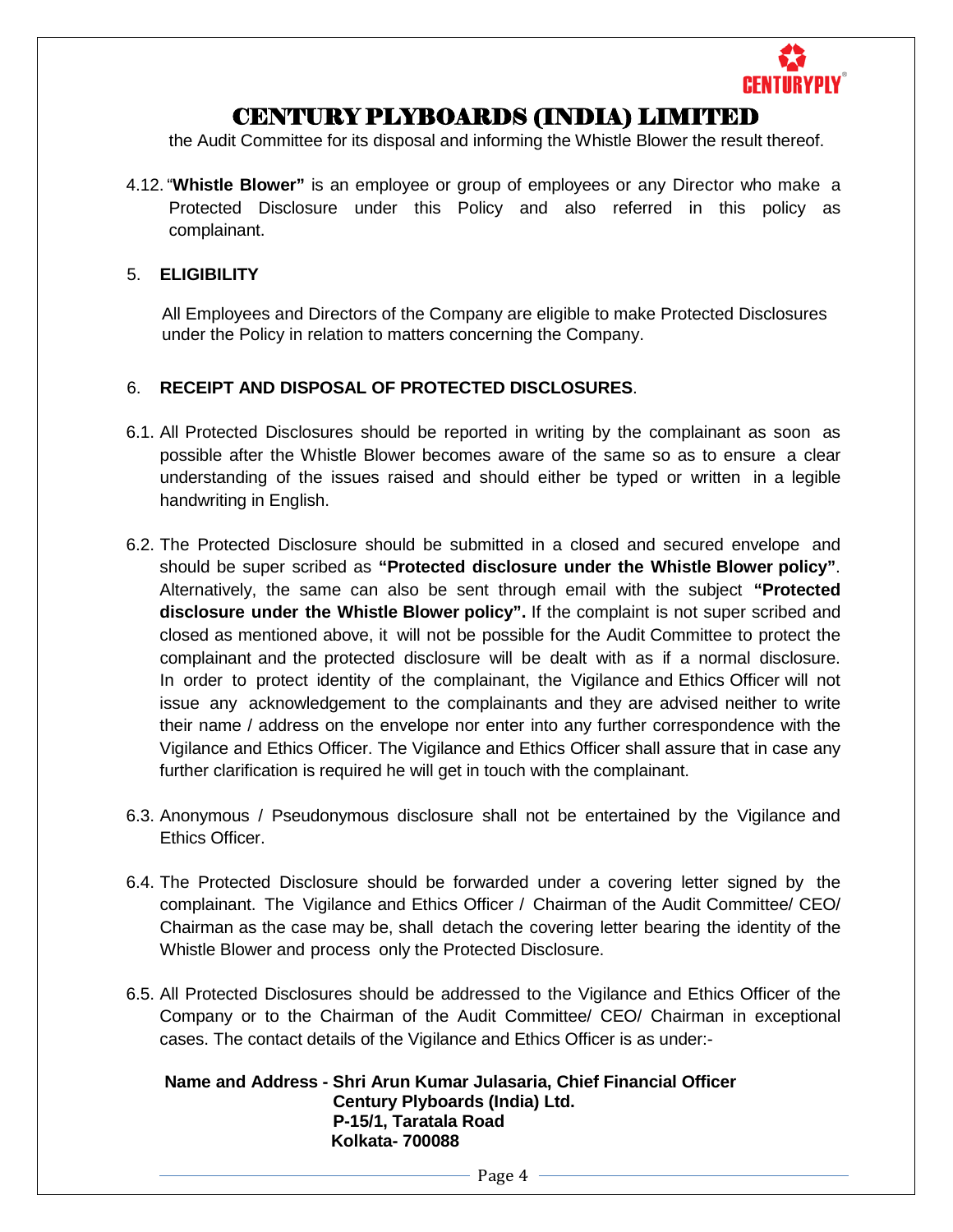

 **Email- arun@centuryply.com**

6.6. Protected Disclosure against the Vigilance and Ethics Officer should be addressed to the Chairman of the Company and the Protected Disclosure against the Chairman/ CEO of the Company should be addressed to the Chairman of the Audit Committee.

The contact details of the Chairman, CEO and the Chairman of the Audit Committee are as under:

| Name and Address of Chairman - Shri Sajjan Bhajanka                   | Century Plyboards (India) Ltd.<br>P-15/1, Taratala Road<br>Kolkata- 700088<br>Email- sajjan@centuryply.com                           |
|-----------------------------------------------------------------------|--------------------------------------------------------------------------------------------------------------------------------------|
| Name and Address of CEO                                               | - Shri Sanjay Agarwal<br>Century Plyboards (India) Ltd.<br>P-15/1, Taratala Road,<br>Kolkata- 700088<br>Email- sanjay@centuryply.com |
| Name and Address of the<br><b>Chairman of the Audit</b><br>Committee* | - Shri J. P. Dua<br>1715-DLF Phase-IV,<br><b>Gurgaon-122002</b><br>Email- jpdua1952@gmail.com                                        |

(\*) *The names of the Audit Committee Chairman mentioned in this Policy shall undergo change based on change in the composition of the Audit Committee.* 

- 6.7. On receipt of the protected disclosure the Vigilance and Ethics Officer / Chairman/ CEO / Chairman of the Audit Committee, as the case may be, shall make a record of the Protected Disclosure and also ascertain from the complainant whether he was the person who made the protected disclosure or not. He shall also carry out initial investigation either himself or by involving any other Officer of the Company or an outside agency before referring the matter to the Audit Committee of the Company for further appropriate investigation and needful action. The record will include:
	- a) Brief facts;
	- b) Whether the same Protected Disclosure was raised previously by anyone, and if so, the outcome thereof;
	- c) Whether the same Protected Disclosure was raised previously on the same subject;
	- d) Details of actions taken by Vigilance and Ethics Officer / Chairman/ CEO for processing the complaint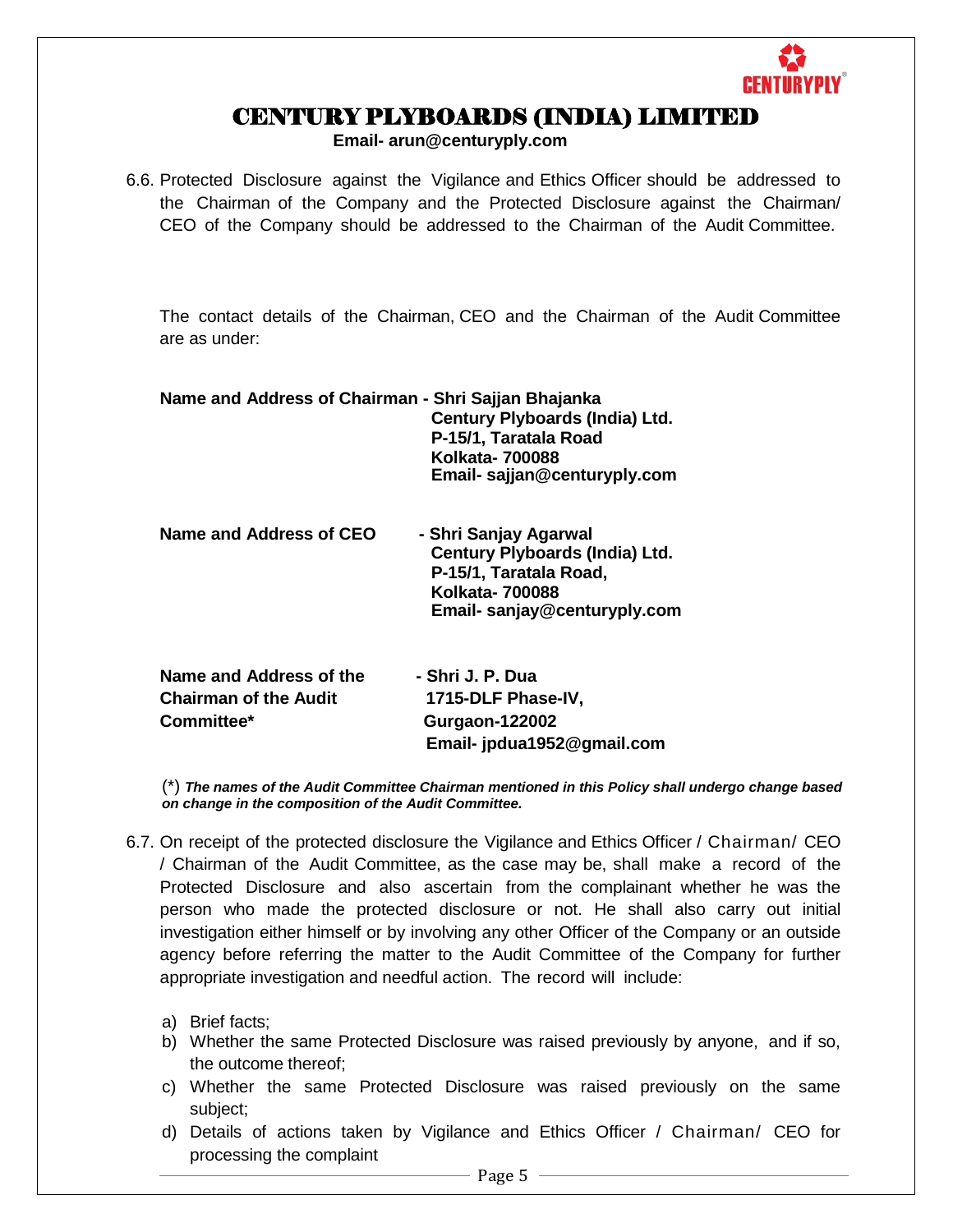

- e) Findings of the Audit Committee
- f) The recommendations of the Audit Committee/ other action(s).
- 6.8 The Audit Committee, if deems fit, may call for further information or particulars from the complainant.

## 7. **INVESTIGATION**

- 7.1. All protected disclosures under this Policy will be recorded and thoroughly investigated. The Audit Committee may investigate and may at its discretion consider involving any other Officer of the Company and/ or an outside agency for the purpose of investigation.
- 7.2. The decision to conduct an investigation is by itself not an accusation and is to be treated as a neutral fact finding process.
- 7.3. Subject(s) will normally be informed in writing of the allegations at the outset of a formal investigation and have opportunities for providing their inputs during the investigation.
- 7.4. Subject(s) shall have a duty to co-operate with the Audit Committee or any of the Officers appointed by it in this regard.
- 7.5. Subject(s) have a right to consult with a person or persons of their choice, other than the Vigilance and Ethics Officer / Investigators and/or members of the Audit Committee and/or the Whistle Blower.
- 7.6. Subject(s) have a responsibility not to interfere with the investigation. Evidence shall not be withheld, destroyed or tampered with and witness shall not be influenced, coached, threatened or intimidated by the subject(s).
- 7.7. Unless there are compelling reasons not to do so, subject(s) will be given the opportunity to respond to material findings contained in the investigation report. No allegation of wrong doing against a subject(s) shall be considered as maintainable unless there is good evidence in support of the allegation.
- 7.8. Subject(s) have a right to be informed of the outcome of the investigations. If allegations are not sustained, the Subject should be consulted as to whether public disclosure of the investigation results would be in the best interest of the Subject and the Company.
- 7.9. The investigation shall be completed normally within 90 days of the receipt of the protected disclosure and is extendable by such period as the Audit Committee deems fit.
- 7.10. Any member of the Audit Committee or other officer having any conflict of interest in the matter under investigation, shall disclose the same forthwith and shall not deal with the matter.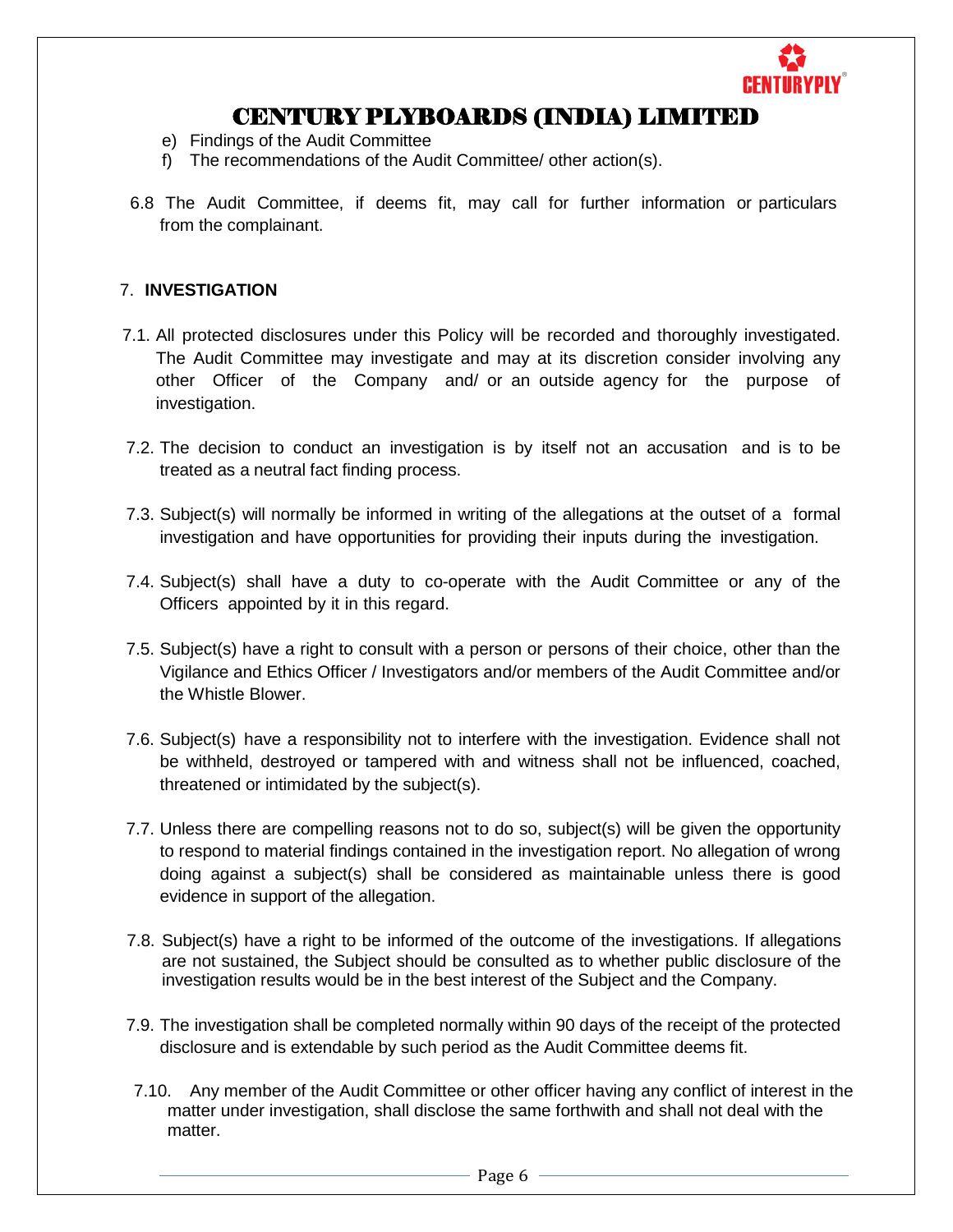

## 8. **DECISION AND REPORTING**

- 8.1. If an investigation leads the Vigilance and Ethics Officer / Chairman of the Audit Committee to conclude that an improper or unethical act has been committed, the Vigilance and Ethics Officer / Chairman of the Audit Committee shall recommend to the management of the Company to take such disciplinary or corrective action as he may deem fit. It is clarified that any disciplinary or corrective action initiated against the Subject as a result of the findings of an investigation pursuant to this Policy shall adhere to the applicable personnel or staff conduct and disciplinary procedures.
- 8.2. The Vigilance and Ethics Officer shall submit a report to the Chairman of the Audit Committee on a regular basis about all Protected Disclosures referred to him/her since the last report together with the results of investigations, if any.
- 8.3. In case the Subject is the Chairman/CEO of the Company, the Chairman of the Audit Committee after examining the Protected Disclosure shall forward the protected disclosure to other members of the Audit Committee if deemed fit. The Audit Committee shall appropriately and expeditiously investigate the Protected Disclosure.
- 8.4. If the report of investigation is not to the satisfaction of the complainant, the complainant has the right to report the event to the appropriate legal or investigating agency.
- 8.5. A complainant who makes false allegations of unethical & improper practices or about alleged wrongful conduct of the subject to the Vigilance and Ethics Officer or the Audit Committee shall be subject to appropriate disciplinary action in accordance with the rules, procedures and policies of the Company.

## 9. **SECRECY / CONFIDENTIALITY**

- 9.1. The complainant, Vigilance and Ethics Officer, Members of Audit Committee, the Subject and everybody involved in the process shall:
	- 9.1.1. Maintain confidentiality of all matters under this Policy
	- 9.1.2. Discuss only to the extent or with those persons as required under this Policy for completing the process of investigations.
	- 9.1.3. Not keep the papers unattended anywhere at any time
	- 9.1.4. Keep the electronic mails / files under password.

#### 10. **PROTECTION**

10.1. No unfair treatment will be meted out to a Whistle Blower by virtue of his/ her having reported a Protected Disclosure under this P olicy. The company, as a policy, condemns any kind of discrimination, harassment, victimization or any other unfair employment practice being adopted against Whistle Blowers. Complete protection will,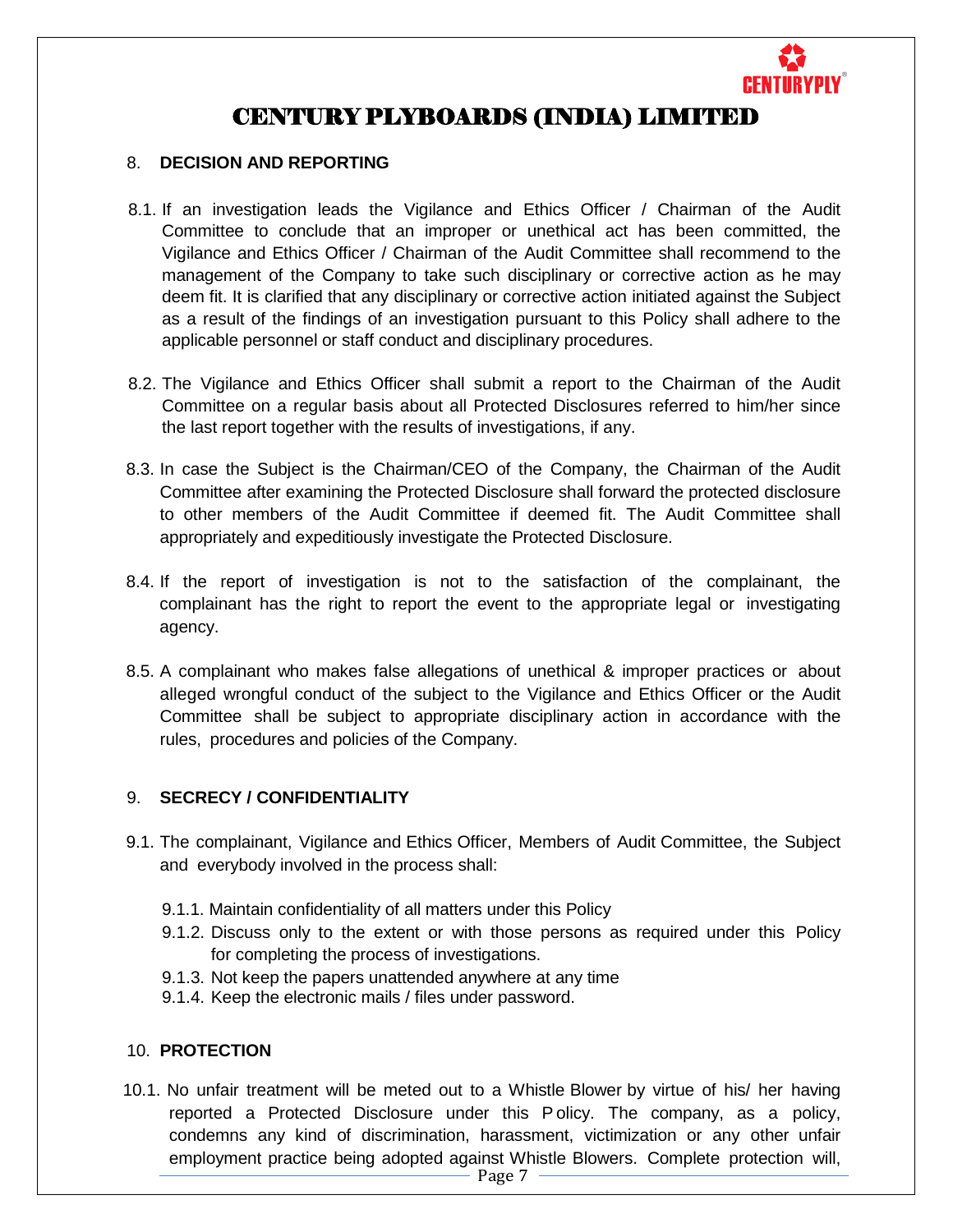

therefore, be given to Whistle Blowers against any unfair practice like retaliation, threat or intimidation of termination / suspension of service, disciplinary action, transfer, demotion, refusal of promotion or the like including any direct or indirect use of authority to obstruct the Whistle Blower's right to continue to perform his duties / functions including making further Protected Disclosure. The Company will take steps to minimize difficulties, which the Whistle Blower may experience as a result of making the Protected Disclosure. Thus if the Whistle Blower is required to give evidence in criminal or disciplinary proceedings, the Company will arrange for the Whistle Blower to receive advice about the procedure, etc.

- 10.2. A Whistle Blower may report any violation of the above clause to the Chairman of the Audit Committee, who shall investigate into the same and recommend suitable action to the management.
- 10.3. The identity of the Whistle Blower shall be kept confidential to the extent possible and permitted under law. The identity of the complainant will not be revealed unless he himself has made either his details public or disclosed his identity to any other office or authority. In the event of the identity of the complainant being disclosed, the Audit Committee is authorized to initiate appropriate action as per extant regulations against the person or agency making such disclosure. The identity of the Whistle Blower, if known, shall remain confidential to those persons directly involved in applying this policy, unless the issue requires investigation by law enforcement agencies, in which case members of the organization are subject to subpoena.
- 10.4. Any other Employee or Director assisting in the said investigation shall also be protected to the same extent as the Whistle Blower.
- 10.5. Provided however that the complainant before making a complaint has reasonable belief that an issue exists and he has acted in good faith. Any complaint not made in good faith as assessed as such by the Audit Committee shall be viewed seriously and the complainant shall be subject to disciplinary action as per the Rules / certified standing orders of the Company. This policy does not protect an employee from an adverse action taken independent of his disclosure of unethical and improper practice etc. unrelated to a disclosure made pursuant to this policy.

## 11. **ACCESS TO CHAIRMAN OF THE AUDIT COMMITTEE**

11.1. The Whistle Blower shall have right to access Chairman of the Audit Committee directly in exceptional cases and the Chairman of the Audit Committee is authorized to prescribe suitable directions in this regard.

## 12. **COMMUNICATION**

12.1. A Whistle Blower policy cannot be effective unless it is properly communicated to employees. Employees shall be informed about the Policy through email and through the website of the Company.